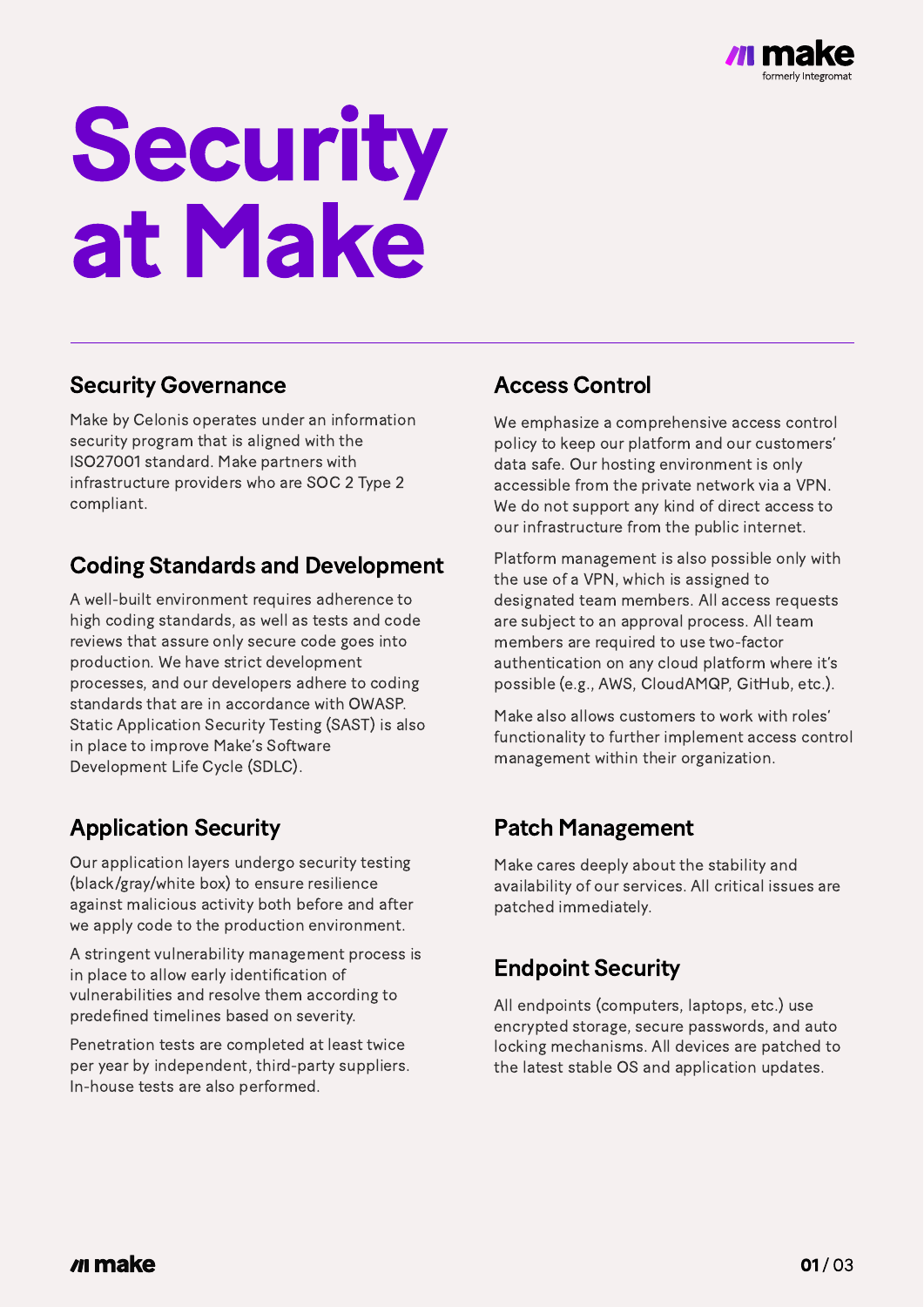Make infrastructure resides within Amazon AWS EC2 private instances (Amazon VPC) with Amazon Enterprise support in place. The Make cluster is deployed over two zones to guarantee availability.

Make's primary database system is Postgres, using Amazon RDS. The secure database offers failover, snapshots, and backup capabilities of the highest standard to safeguard company data.

# **Customer Data Security**

## Data Center

We are committed to protecting your data and maintaining confidentiality. We employ advanced security practices to keep your data safe and secure.

#### Customer Best Practices for Security

#### Data at Rest

Our customers are responsible for maintaining the security of their unique passwords and account information at all times. Passwords must be at least nine characters long, and they must contain at least one uppercase letter, one

number, and a special character.

We recommend using strong passwords that rotate, and this can be set up directly in your account. We also support single sign-on authentication with Google, Facebook, and GitHub, or a customer's own SSO implementation.

We do not recommend sharing the credentials of your user account with other colleagues or anyone else, nor do we advise sharing accounts between multiple users.

#### *make*

All passwords that you provide us are stored in an encrypted format (PBKDF2-SHA512 with 200k iterations), so they cannot be reproduced by anyone - not even Make employees.

We use full-disk encryption with the industry standard AES-256 encryption algorithm. All services provided by our suppliers (e.g., RabbitMQ, MongoDB) or AWS EBS volumes are encrypted by default. We use AWS Key Management Service (KMS) for managing cryptographic keys.

#### Data in Transit (Cryptographic Policy)

Every connection between Make and a third party service is established in the most secure way that is supported by the given service. In some cases (e.g., FTP, databases, etc.), you have the option to set the security level manually. We are working with TLS version 1.2 and 1.3, using AES 256 encryption where supported.